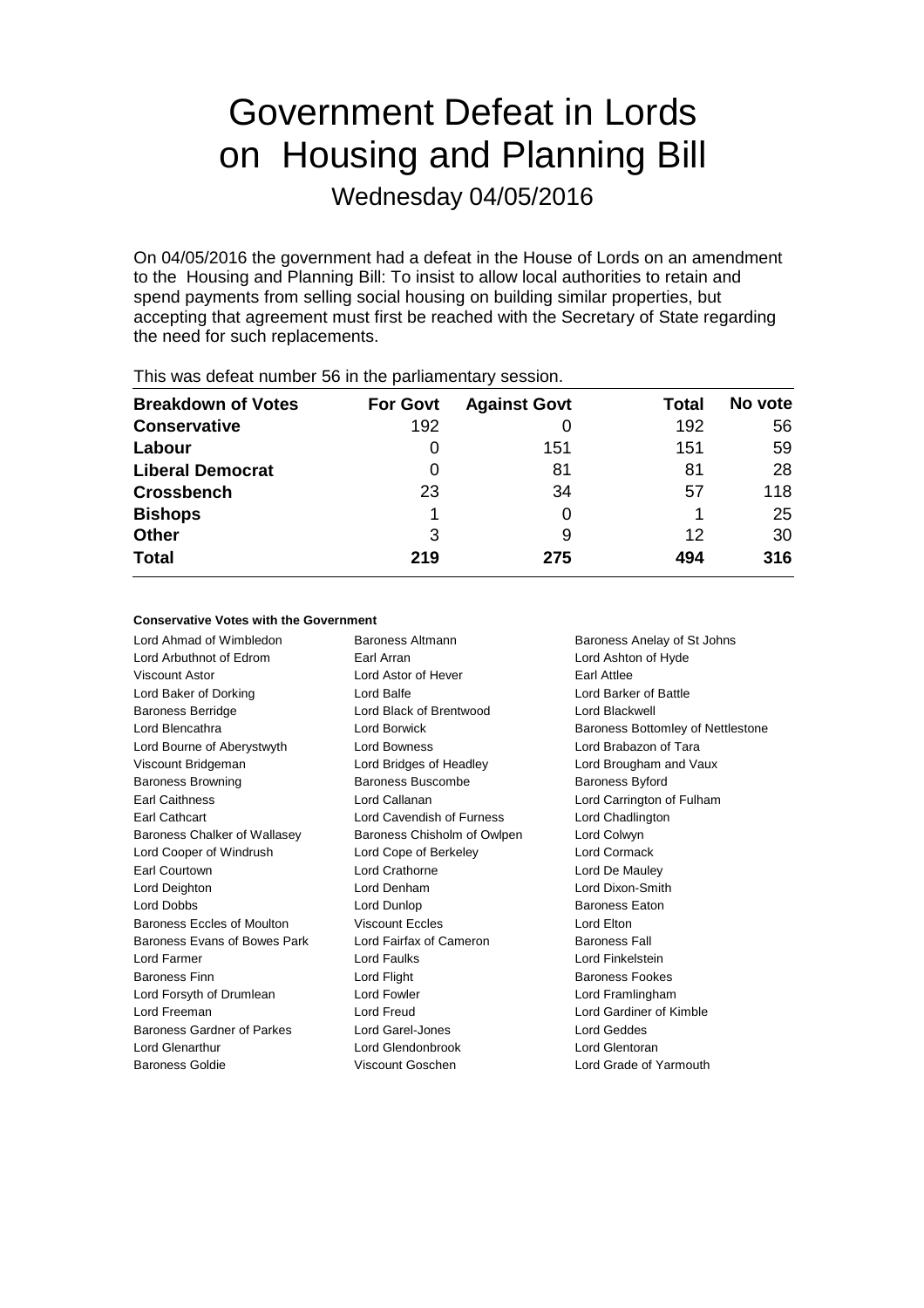Lord Griffiths of Fforestfach Lord Hague of Richmond Viscount Hailsham Lord Hamilton of Epsom Baroness Hanham Baroness Hanham Baroness Harding of Winscombe Lord Harris of Peckham Lord Hayward Lord Henley Lord Heseltine **Baroness Heyhoe Flint** Lord Higgins Baroness Hodgson of Abinger Lord Holmes of Richmond Earl Home Baroness Hooper Lord Howard of Lympne Lord Howard of Rising Earl Howe Lord Howell of Guildford Lord Hunt of Wirral Lord Inglewood **Lord James of Blackheath** Baroness Jenkin of Kennington Lord Jopling **Lord Communist Communist Communist Communist Communist Communist Communist Communist Communist Communist Communist Communist Communist Communist Communist Communist Communist Communist Communist Communist Com** Lord Kirkham Lord Lamont of Lerwick Lord Lang of Monkton Lord Lansley Lord Lawson of Blaby Lord Leigh of Hurley Lord Lexden **Lord Lingfield** Earl Liverpool Marquess of Lothian **Lord Lucas** Lord Lucas Lord Lupton Lord Lyell Lord MacGregor of Pulham Market Lord Mackay of Clashfern Lord Magan of Castletown Lord Mancroft Lord Marland Lord Marlesford Lord Maude of Horsham Lord McColl of Dulwich Baroness McGregor-Smith Baroness Mobarik Baroness Mobarick Duke of Montrose Baroness Morris of Bolton Lord Naseby Lord Nash Baroness Neville-Jones **Baroness Newlowe** Baroness Newlove Baroness Newlove Lord Norton of Louth **Lord O'Shaughnessy** Baroness O'Cathain Lord O'Neill of Gatley Lord Patten Baroness Perry of Southwark Baroness Pidding **Lord Plumb** Lord Plumb **Lord Polak** Lord Popat Lord Porter of Spalding Lord Prior of Brampton Baroness Rawlings **Baroness Redfern Baroness Redfern Lord Ribeiro** Viscount Ridley Lord Risby Lord Robathan Baroness Rock Lord Rotherwick Lord Ryder of Wensum Lord Saatchi **Baroness Scott of Bybrook** Baroness Seccombe Lord Selsdon Baroness Shackleton of Belgravia Baroness Sharples Lord Sheikh **Baroness Shephard of Northwold** Lord Sherbourne of Didsbury Lord Shinkwin Earl Shrewsbury Lord Skelmersdale Lord Smith of Hindhead Lord Spicer Baroness Stedman-Scott Lord Sterling of Plaistow Baroness Stowell of Beeston Baroness Stroud Lord Suri Lord Swinfen Lord Taylor of Holbeach Lord Trefgarne **Lord Trimble** Lord Trimble **Lord True** Lord Tugendhat Viscount Ullswater Baroness Verma Lord Wakeham **Lord Waldegrave of North Hill** Baroness Warsi Lord Wasserman **Duke of Wellington** Baroness Wheatcroft Baroness Wilcox **Lord Willetts** Baroness Williams of Trafford Lord Young of Graffham Lord Young of Cookham Viscount Younger of Leckie

### **Conservative Votes against the Government**

### **Labour Votes with the Government**

#### **Labour Votes against the Government**

Baroness Bakewell **Lord Bassam of Brighton** Lord Beecham Lord Berkeley **Baroness Billingham** Baroness Billingham Baroness Blackstone Lord Boateng Lord Bradley Lord Brennan Lord Brooke of Alverthorpe **Lord Brookman** Lord Campbell-Savours Lord Cashman Viscount Chandos Lord Christopher Lord Clarke of Hampstead Lord Collins of Highbury Baroness Corston Baroness Crawley **Lord Cunningham of Felling Carol** Lord Darling of Roulanish Lord Davidson of Glen Clova **Lord Davies of Oldham** Baroness Donaghy Lord Donoughue **Lord Dubs** Lord Dubs **Lord Elder** Baroness Farrington of Ribbleton Lord Faulkner of Worcester Lord Foster of Bishop Auckland

Lord Alli Lord Anderson of Swansea Baroness Andrews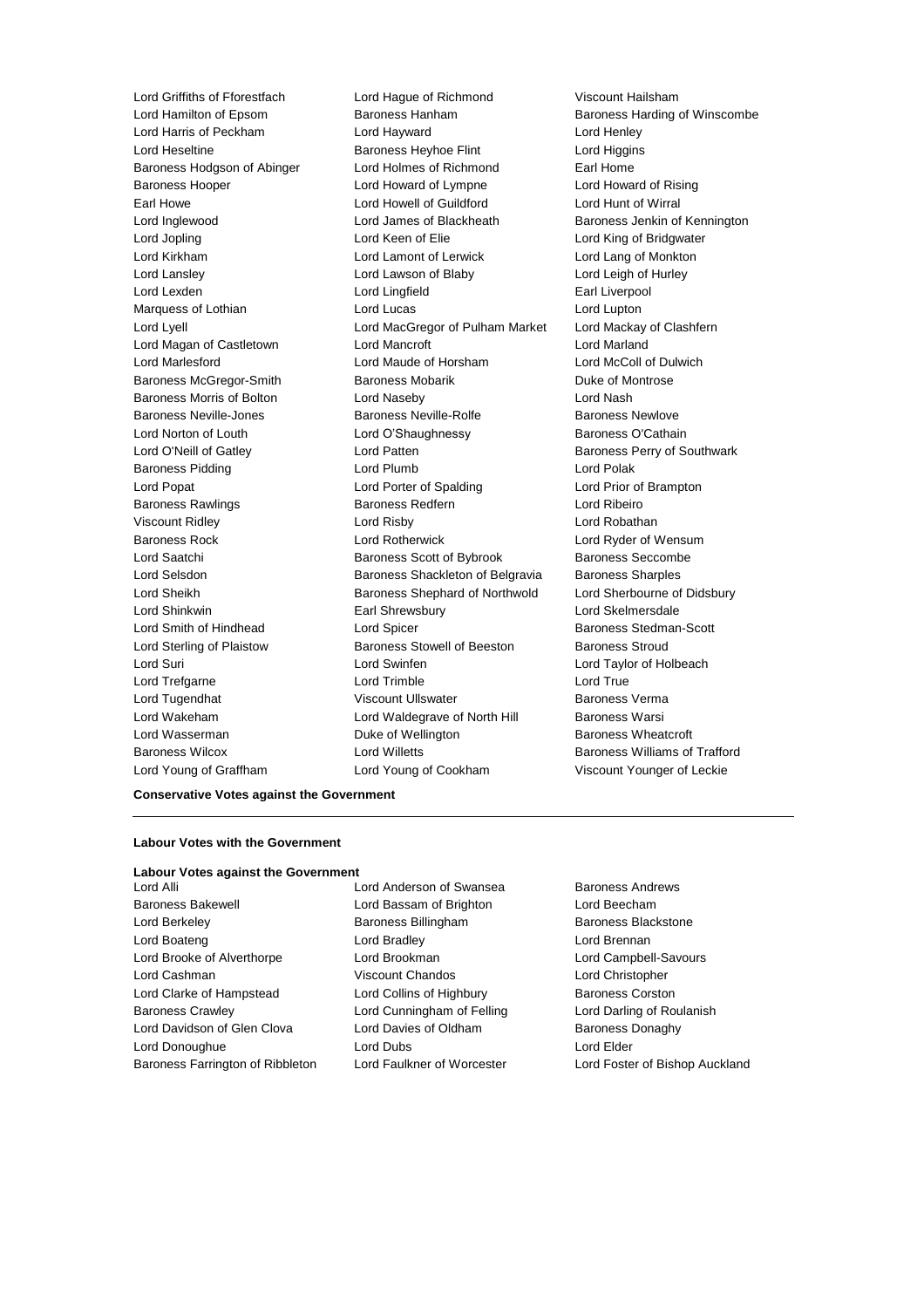Lord Foulkes of Cumnock Baroness Gale Lord Giddens<br>
Lord Glasman **Baroness Golding** Cord Goldsmith Lord Glasman **Baroness** Golding Lord Glasman Lord Gordon of Strathblane Baroness Gould of Potternewton Lord Grantchester Lord Griffiths of Burry Port Lord Grocott Lord Hain Viscount Hanworth Lord Harris of Haringey Lord Harrison Lord Hart of Chilton Lord Haskel Lord Haughey Lord Haworth Baroness Hayter of Kentish Town Baroness Healy of Primrose Hill Baroness Henig **Exercise Set Access** Lord Hollick **Baroness Hollis of Heigham** Lord Howarth of Newport Baroness Howells of St Davids Lord Howie of Troon Lord Hoyle Lord Hughes of Woodside Lord Hunt of Kings Heath Lord Hunt of Chesterton Lord Hutton of Furness Lord Irvine of Lairg Baroness Jay of Paddington **Lord Jones** Baroness Jones of Whitchurch Lord Jordan Baroness Jowell Lord Judd Lord Kennedy of Southwark **Baroness King of Bow** Baroness Kinnock of Holyhead Lord Kinnock **Lord Kirkhill** Baroness Lawrence of Clarendon Lord Layard Lord Lea of Crondall Lord Leitch Lord Lennie Lord Liddle Lord Lipsey Baroness Lister of Burtersett Lord Macdonald of Tradeston Baroness Mallalieu Lord Maxton **Lord McAvoy Community** Lord McAvoy **Baroness McDonagh** Lord McFall of Alcluith Baroness McIntosh of Hudnall Lord Mendelsohn Lord Mitchell Lord Morgan Baroness Morgan of Huyton Lord Morris of Handsworth Lord Morris of Aberavon Baroness Morris of Yardley Lord Murphy of Torfaen Baroness Nye Lord O'Neill of Clackmannan Lord Parekh Lord Patel of Bradford Lord Pendry Baroness Pitkeathley Lord Ponsonby of Shulbrede Lord Prescott Baroness Primarolo Baroness Prosser Baroness Quin Lord Radice **Baroness Ramsay of Cartvale** Baroness Rebuck Lord Reid of Cardowan Lord Richard Lord Rooker Lord Rosser Lord Rowlands Baroness Royall of Blaisdon Lord Sawyer **Baroness Sherlock Conservers** Viscount Simon Baroness Smith of Basildon Lord Snape Lord Soley Lord Taylor of Blackburn Baroness Taylor of Bolton Lord Temple-Morris Baroness Thornton Lord Tomlinson Lord Touhig Lord Triesman **Lord Tunnicliffe** Baroness Wall of New Barnet Baroness Warwick of Undercliffe Lord Watson of Invergowrie Lord Watts Lord West of Spithead **Baroness Wheeler** Baroness Wheeler Baroness Whitaker Lord Whitty Lord Wills Lord Winston Lord Woolmer of Leeds Baroness Worthington Lord Young of Norwood Green Baroness Young of Old Scone

Lord Stevenson of Balmacara Lord Stone of Blackheath Baroness Symons of Vernham Dean

### **Liberal Democrat Votes with the Government**

## **Liberal Democrat Votes against the Government**

Lord Addington Lord Allan of Hallam Lord Ashdown of Norton-sub-Hamdon Baroness Bakewell of Hardington Mandeville

Baroness Barker Lord Beith Baroness Benjamin Baroness Bonham-Carter of Yarnbury Baroness Bowles of Berkhamsted Lord Bradshaw Baroness Brinton Lord Bruce of Bennachie Lord Burnett **Baroness Burt of Solihull** Lord Campbell of Pittenweem Lord Cotter **Lord Dholakia** Baroness Doocey Baroness Falkner of Margravine Baroness Featherstone Lord Foster of Bath Lord Fox Baroness Garden of Frognal Lord Goddard of Stockport Baroness Grender Baroness Hamwee Baroness Harris of Richmond Baroness Humphreys Lord Hussain Baroness Hussein-Ece Baroness Janke Baroness Jolly Lord Jones of Cheltenham